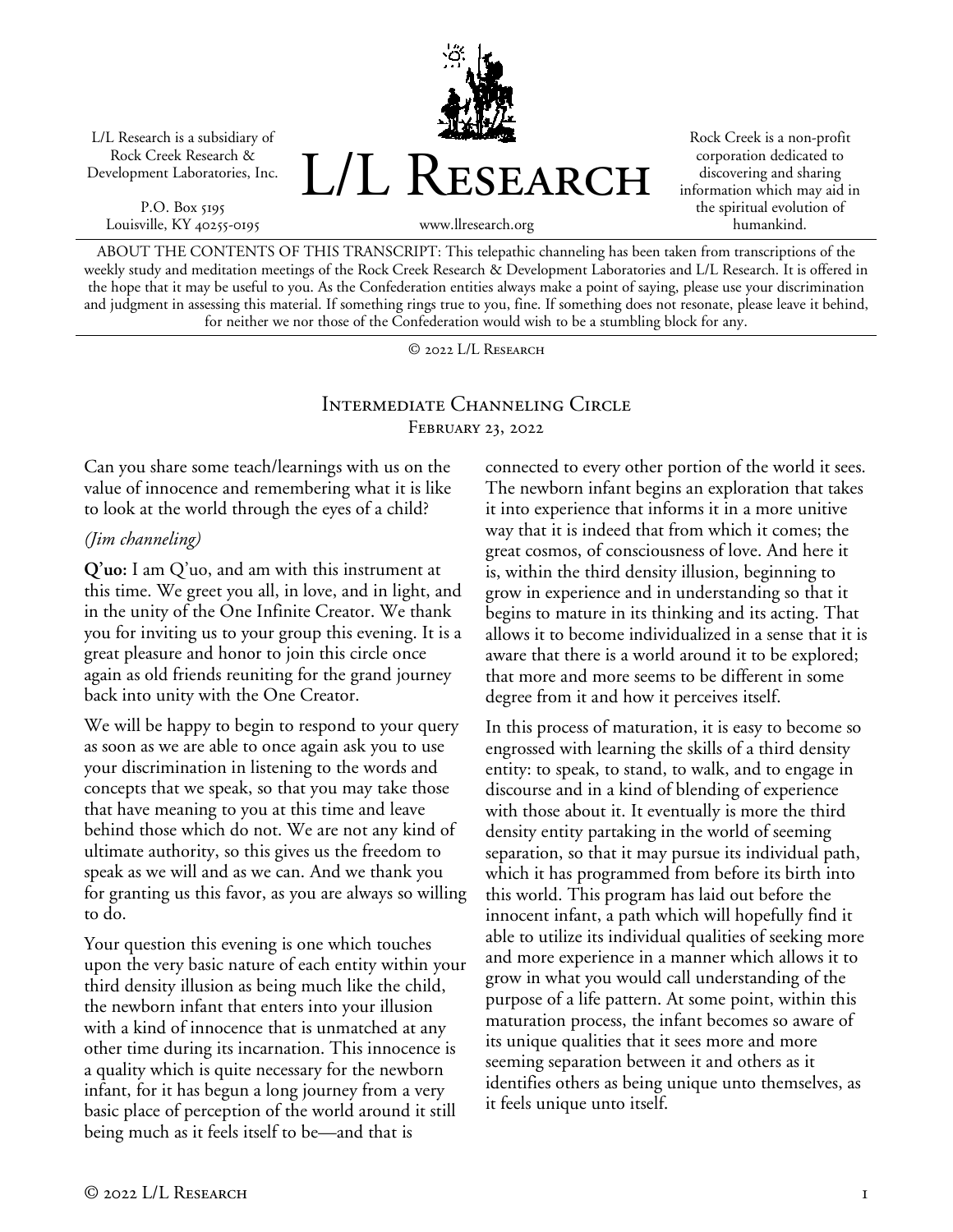It is at this point, that it is most helpful for a conscious seeker of truth to remember the innocence of its childhood, the ability to identify with others around it in a manner which gives credence to the heart of love that the infant felt in its own being to begin its incarnation, and that this heart of love is also present in other entities about it.

As this process of growth and seeking of that which you call the truth progresses for the seeker, it is well advised to continue to look upon the world about it as an expanding version of its own beingness which has the capacity to inform it of more and more aspects of itself; of a self which also seems to be embedded within the being of both the infant, the young child, the young adult, and the conscious seeker of truth. This concept of the self, or the consciousness of love—being that which is the basic quality of such an innocent perception—is that path which will lead the conscious seeker of truth to the conclusion that the unfed conscious mind (that began the incarnation) is that expansion of the consciousness of love of the One Infinite Creator. That exists within the heart of each innocent infant and continues to exist within the heart of the conscious seeker of truth which sees such love as being the primary quality of all experience and of all the creation. This quality of love and the unity of the Creator then becomes more and more evident in the mind the body and the spirit of the innocent creature of original thought that is the One Creator existing within each portion of the one creation and every entity there in residing at this time.

We would transfer this contact to the one known as Tricia. We are those of Q'uo.

## *(Trisha channeling)*

We are those of Q'uo and we are now with this instrument.

Being that this instrument is more of a visual creative expressionist, if you will, we have given her the image of a room full of bubbles. We ask her to sit and view these bubbles as she continues to move deeper into the contact.

We presented this instrument with this quick thought experiment as a means of perhaps showing or expressing the beautiful and, dare we say, fun aspect that is the childlike view that one may associate with this term innocence. To imbue this term which you have titled innocence, we must first express that innocence has no value judgment or connotation associated with it. We realize in your density on this planet, the word innocence can seem to mean one side of a two-sided coin: the good, you may call it, side of a coin on which the other side there is bad. We remind all that there are no inherently *good* or *bad* bits to this creation, for it was all created with love. We merely intend to express that innocence is but a hue or flavor of this creation; a specific avenue for experiencing this illusion.

Innocence can be seen as the ability to witness the moment as it stands on its own without judgment. To imbue this innocence would be to fully accept, to fully witness, and to refrain from assigning value judgments. To turn off the brain, for lack of better phrasing, and simply open the heart.

Think of the way a child witnesses something for the first time. Perhaps there is fear, but there is curiosity, there is wonder, there is love, there is desire to welcome and know the experience better, to understand it for what it is. That is the energy behind the state of innocence. To be able to detach the self from the ego, from the identity, from the boundaries which separate self from the rest of creation; be that social constructs, mental constructs, even things as simple as your skin, your body, your environment. Simply opening the eyes, opening the heart, welcoming all the stimulus in and filling the soul, letting that stimulus pass through the self and bathing it in light and in love on its way in.

We understand that this density and this planet are often difficult playgrounds for the entity to practice finding its way back to its core element of innocence. There seems to always be distraction, always information or emotion that can cloud the view, if you will, create blockages within the self so that the ability to freely accept and love becomes more difficult or impossible—or seemingly impossible, we should say.

There are expectations both within the self and that the self assigns to its environment and other selves. There are unknowns that the self would like to control or be able to forecast and those pieces of the experience, the expectations, the desires to forecast or control these pieces, are restrictive. They may allow the self the ability to make better sense of its experience in some ways, however, those ways are inherently separating. They make sense of a creation which has a harder to define structure. These pieces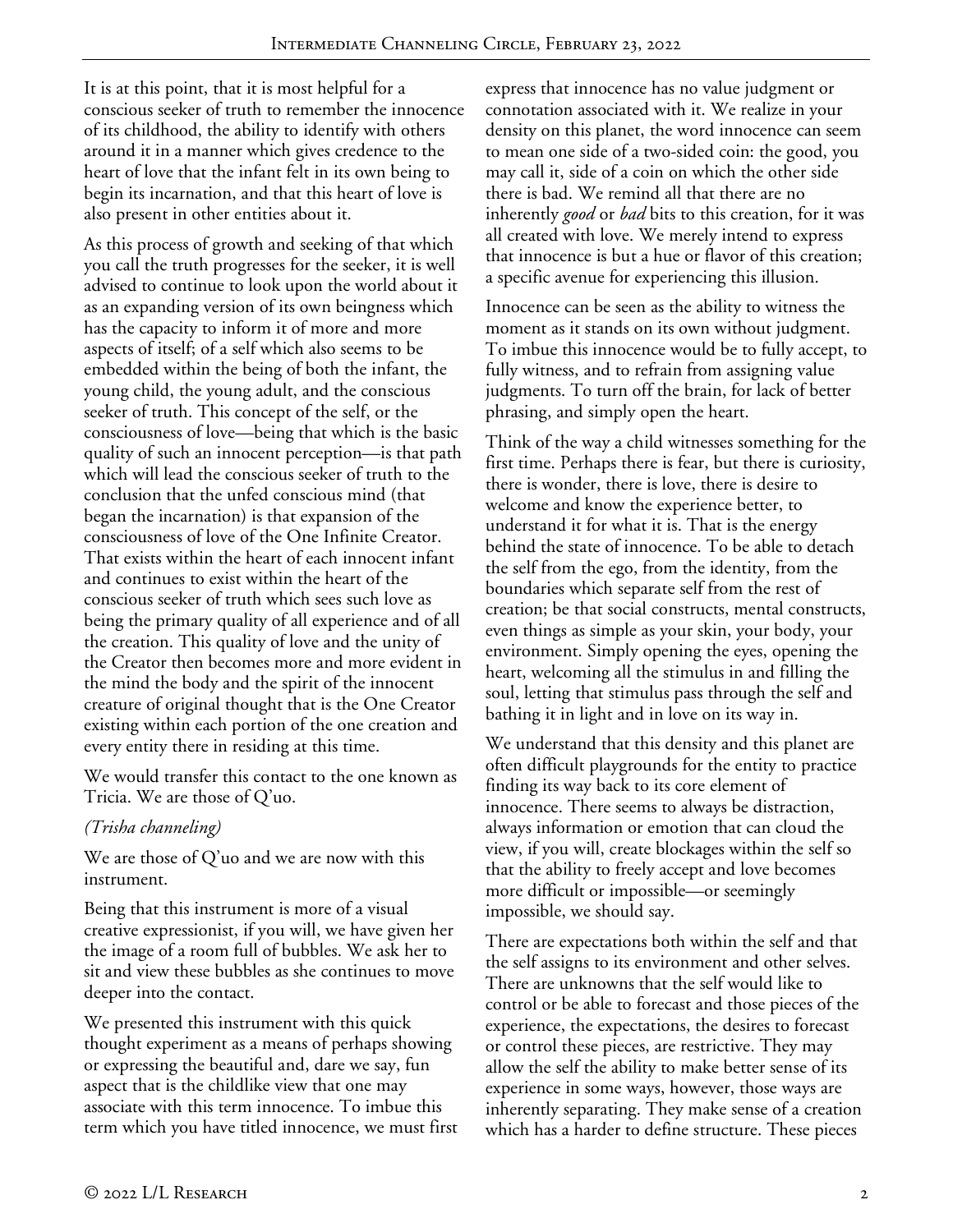try to create false structures, or seemingly false structures; frameworks for a creation that lacks true shape or form. What we mean by this is that those actions that come from a place of trying to control or forecast or to desire a certain outcome or to hold on to an expectation are perhaps helpful in the moment however, they ultimately keep the self from truly sitting within this illusion, within the moment. These false or flimsy structures you create can limit your view, and by limit your view we mean narrow the entity's ability to fully grasp and take in that which the creation has to offer. And that is what we feel we wish to impart upon you as a forgetting of innocence.

You must see that innocence is at the core of every element of this creation, just as love is at the core and the energy and motivation for all that surrounds you. Innocence is inherent and foundational, and every single entity has within it innocence; it's naturally innocent. It is when the entity forgets its ability to channel that innocence, when the entity begins to try to impose and accepts less and less, that the entity forgets its innocence. It's then that the entity looks upon the playground of this creation and sees merely pieces of construction—a play thing that's not of importance to explore, not worthy of time or energy spent in experiencing it. Again, this forgetting of innocence is not a "bad" thing. All experiences lead to opportunities for growth and learning. To forget innocence can provide the entity the opportunity to relearn innocence, to be all facets, to know both non-acceptance and acceptance.

We feel that this time on your planet is felt as—we correct this instrument—we understand that this time on this planet has felt to those entities upon it to be very intense and perhaps without innocence. We would like to remind those entities that there's always a wealth of innocence underneath the judgment and the labels, the identities, we place upon one another and everything around you. You just merely need to peel away the constructs you use to create distance between you and the creation.

We suggest to those entities that wish to remember or foster innocence to dust off that shovel to clear away the, as you would call it, baggage that you let accumulate in your life that keeps you from fully experiencing the creation around you. We understand that this is not always easy work. That identity is at times the most important aspect to an

entity's experience. We are not asking that you completely remove or forget that element of your experience forever. We simply ask or suggest that you remind yourself of the child witnessing the bubbles and view the paradise around you that once had names and structure and routine and see it with new eyes. See it with an open heart where both the emotions that are tied to separation and allow the beautiful potent paradise that surrounds you to move within. Let it soak into the soul and enter the heart, and in those moments, witness how you feel. And that witnessing, that sensation, that brightness and lightening of the experience, the self may have on this planet; that is when you have remembered your innocence.

At this time, we will take our leave of this instrument and transfer the contact to the one known as Kathy. We are those of Q'uo.

# *(Kathy channeling)*

We are those Q'uo and we are now with this instrument. We wish to begin to speak of innocence as a quality as it has been stated through the previous instruments.

Innocence as a quality of the spirit of each entity on your planet. Though, it may also be seen that certain of your animals in the second density realm have a quality of innocence to their spirits as well. But focusing upon your third-density entities, yourselves, consider that innocence being a quality of the spirit—that it imbues everything in the experience of the entity with that quality; be it family life, work, other activity and leisure or in purposeful work. This quality of innocence is like an atmosphere that permeates the experience, the viewpoint, the actions, the perceptions of the entity's being.

Innocence as a quality then, of life experience, as you may call it, is a point of view from which the entity can view all of life. Then this quality then of innocence becomes part of the thought process and the feeling heart of the entity as well; influencing, coloring, supporting all of its feelings and thoughts as well as its experiences in daily life.

Innocence, as this quality, keeps an entity who has embodied this quality in a fresh, sparkling, clean and clear state of being. Whether the entity is in the childhood stage of life or as it matures into later life or even at the end of life in body form, that freshness is that atmosphere of thought and discernment and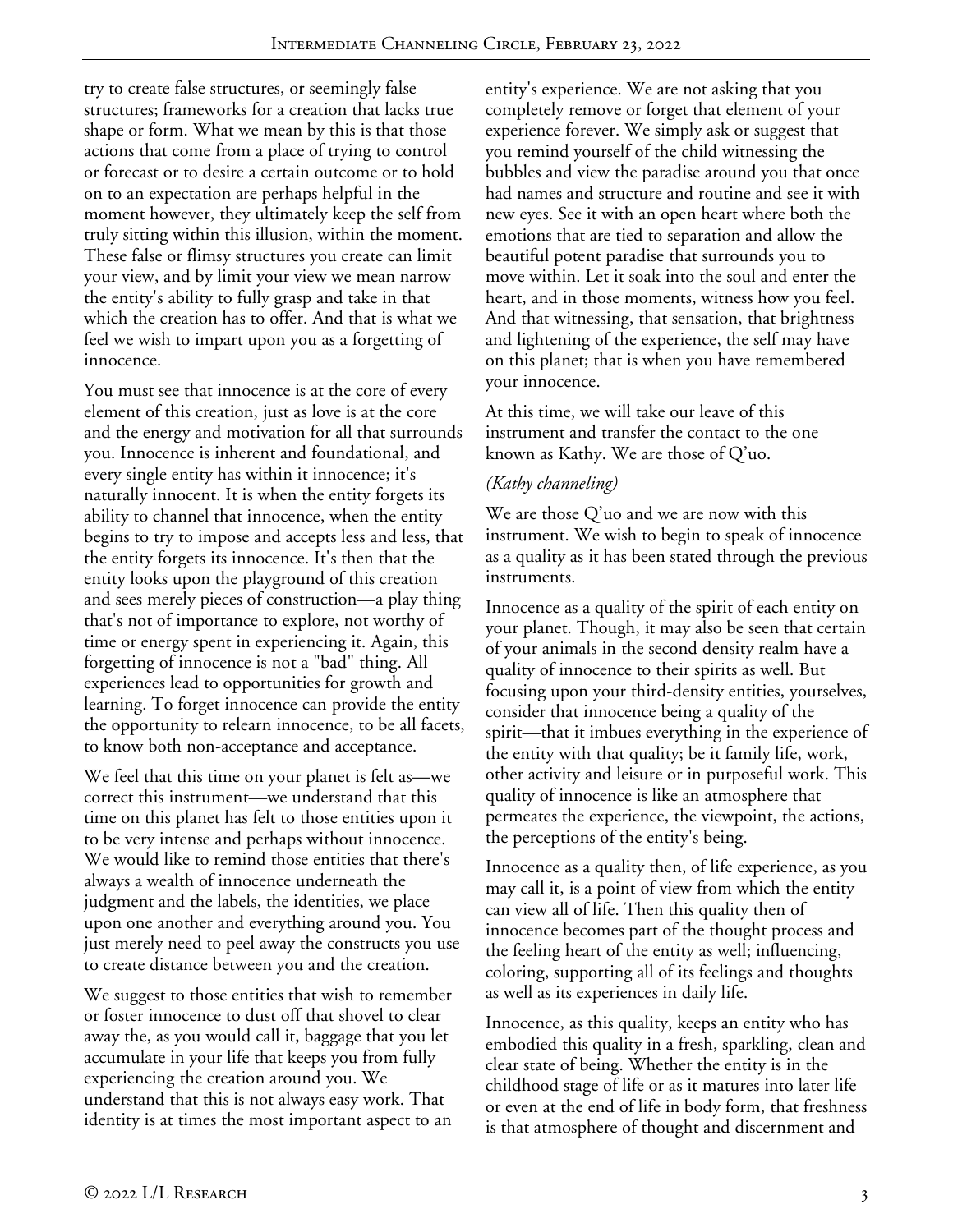expression that an entity can possess but literally keeps its life experiences free of thoughts, ideas, influences that are heavy complicated, worrisome, irritating or any number of types of difficult states of consciousness in which the entity may find itself. Those may be present in the experiences of other entities or groups of entities all around the one entity that is embodying and expressing the quality and state of being of innocence, but these heavier more complicated situations, experiences, are continually refreshed by that attitude or quality of innocence for the one that lives this experience, lives this state of being no matter what is going on around it.

Innocence is a type of purifier of one's spirit, of one's life path. It is of the quality of the spirit like a lens through which the entity looks. Seeing only the best, only the highest, only the clearest, only the freshest, only the most lovely in whatever direction the entity looks. The one who embodies and expresses innocence is one that can easily wear a smile within its heart as well as upon its face. Again, no matter what may be going on around it. Innocence is as was expressed by previous instrument, and the open heart is in close relation to love from which all creation comes forth.

Innocence represents the newness of life, the newness of creation no matter how young or old the entity is, in your terms in third density. We may say innocence is closely related also to peace or as our purifier of thought and our feelings. Peace is what is at the essence of spirit. All other heavier, more difficult, emotions or thoughts or feelings having been cleared away or kept away by the freshening ability of innocence to clear the atmosphere within and around the entity.

When an entity is able, at whatever age, to maintain a sense of innocence within its being as a primary outlook upon life experience, it becomes a state of being more permanently adopted and held by the entity.

Innocence is related to the newness of life childhood, youth—but this state of being can be present in every age and every moment no matter what may be going on. And the peace that comes with it endures as well. Through every age of an entity or group of entities, through many different conditions, that peace endures.

We are those of Q'uo. We have been with this instrument and we now pass this contact to the one known as Gary.

## *(Gary channeling)*

We are those known to you as the principle of Q'uo and we greet this circle once again through this instrument as we near completion of this circuit; and may we say that our journey to get here was one of joy, as is the joy of the dancer with their partner upon the floor who becomes increasingly skillful at understanding not only the dance, but their partner, and the way that they move, such that they may move in harmony and rhythm to form a shared unit of movement. We experience this joy in our dance with you as you channel our thoughts, and secondarily through the ears of this instrument, as his wavering attention received our thoughts through your instruments with much joy and gratitude within his being.

This instrument indeed wonders what more there is to channel on this topic, as it has been so skillfully covered in his thinking by previous instruments. As we had spoken before, innocence is that which is of the essence of each entity, that which is essential to the identity. The entity, as has been described, begins the third density itself and the third density incarnation with this consciousness of innocence. Indeed, the third density is begun collectively in a state of innocence. This is captured somewhat by your fable, known to you as the Garden of Eden, wherein two entities not yet availed the knowledge of good and evil existed in a divine state of perfection, it would seem, innocent of separation and the many, many distortions that spring therefrom; including the ways that, in a state of separateness, entities may hurt one another or express disregard or inflict and create and engender suffering. In this state of innocence, there is a security and a trust that all as well. But in order for growth, evolution and learning to progress, it is typically necessary that that innocence be tested and often, to one degree or another, lost in the experience of suffering, pain, hurt and injury, or the knowledge thereof.

It is often these acculturating mechanisms that operate upon the newborn, precipitating the diminishment of this easy and open trust, as we have spoken before, in curiosity and openness. The entity, in response to injuries received or injuries perceived,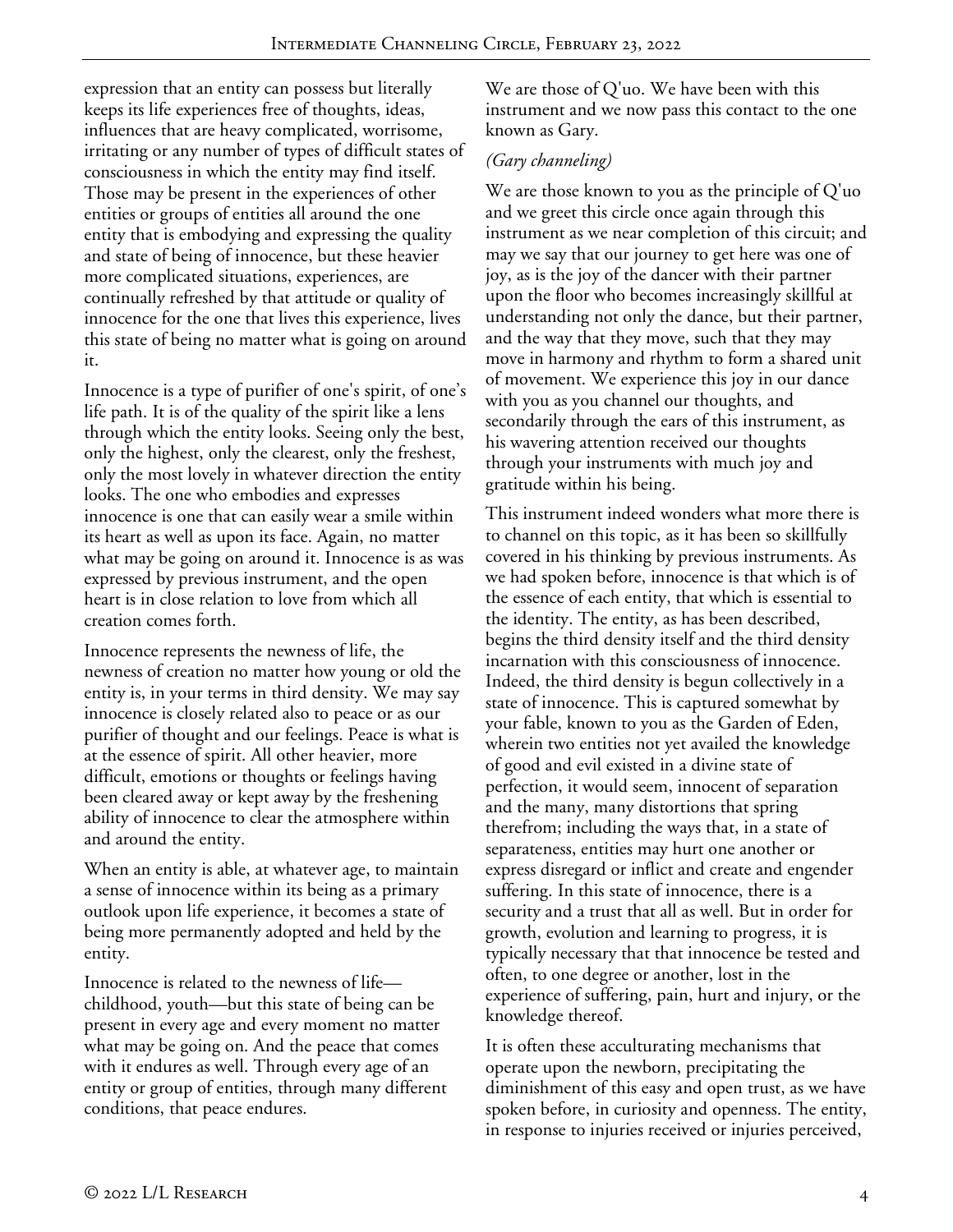may gird the armor; may come to an understanding that the world is not safe and cannot be trusted; and thus approaches others and situations and the path itself with some doubt or suspicion [that] filters its analysis through a lack of trust and perhaps even a cynicism and bitterness with thoughts of the way in which things do not work out to the benefit of the self. Others cannot be trusted. Positive outcomes (by the self's measure) and joy are but dreams or fairytales. The world is, as some of your people may put it, shit. This is an understandable development of attitude in a world where there is indeed widespread suffering and even cruelty to others.

Many of your peoples have learned to lose innocence, to shut down, to barricade the doors and to armor-plate the heart. It seems a sound strategy, from the biomechanical level of the mind and the lower chakras which have not yet fully moved the locus of awareness up into the heart. This speaks also to the difficulty and the obstacles in the way of opening the heart, for to do so is to face and to resurrect that pain, to attempt to recover that which was squashed, perhaps, within the self; that tender place which once did trust openly, innocently, but was hurt for some reason or another.

To open the heart is to re-experience, to some degree, this pain and to find love anew. Not from the place prior to the knowledge of good and evil, per se, for this knowledge has already been gained and experienced, but from a place which transcends and sees through this separation by bringing that essential quality of innocence, as we have spoken in this circle, back into the awareness through the cleansing and purifying of the self. It is not to suggest that the self has become corrupted—though the word may have some meaning here—but rather that the innocence has become diminished or lost in the ways of the world.

In the embodiment of this quality is the capacity to love through the seeming state of separation, thus commencing that journey away, we may say, from separation and toward unity. For as the entity progresses along the path, there is no longer the innocence of ignorance that was available at the beginning of the incarnation and the third-density experience, but the innocence of being less and less burdened by the, as your peoples call it, baggage which had accumulated—the sense of guilt or

wrongdoing or shame that many of your peoples quite sadly carry.

In the rejection and abandonment of their true and divine and pure and perfect natures, it is a setting down of the baggage of animosity, lack of forgiveness, and enmity that arises between those who perceive themselves to have been injured or those who perceive others as separate doing that which is undesirable to the self. This releasing of baggage is not a closing of the eyes to the ways in which other selves on your plane behave and relate to one another. It is rather simply unclouding the eyes in order to see through the apparent actions and attitudes and identities of others to that which is now and always was and always will be true, that being the oneness of all things—the love which surrounds and indeed made all things—to the underlying perfection however the actors on the stage act while in front of the curtains, even unto burning the stage down.

That innocent quality is not a regression to an earlier stage, but rather a recovery of those essential qualities brought to a higher stage of awareness. As we had spoken through previous instruments, it is of a cleaning and clarifying and purifying nature. This works first and foremost upon the self who has opened its heart sufficiently to the love of the Creator and the awareness of the Creator. But it also radiates outward to offer a clarifying and purifying light to others, for the self which embodies this consciousness.

My friends, there is sorrow on top of sorrow in your world. From our vantage point, we see what to you are billions of souls, innocent in their essential nature but lost, completely lost within their roles, and tormented, therein unable, for the time, to recover the truth of who they are behind the mask, behind the role. In time, this sorrow will transform into a great crying, as your people sooner or later collectively aim their desire and will upon healing, forgiveness, and processing that great pain and trauma that imprisoned a proud people.

At this time, we will transfer our contact to the one known as Jim. We are those known to you as Q'uo.

## *(Jim channeling)*

I am Q'uo and once again with this instrument. We have been greatly pleased with our ability to transmit the concepts of innocence, love, light and unity